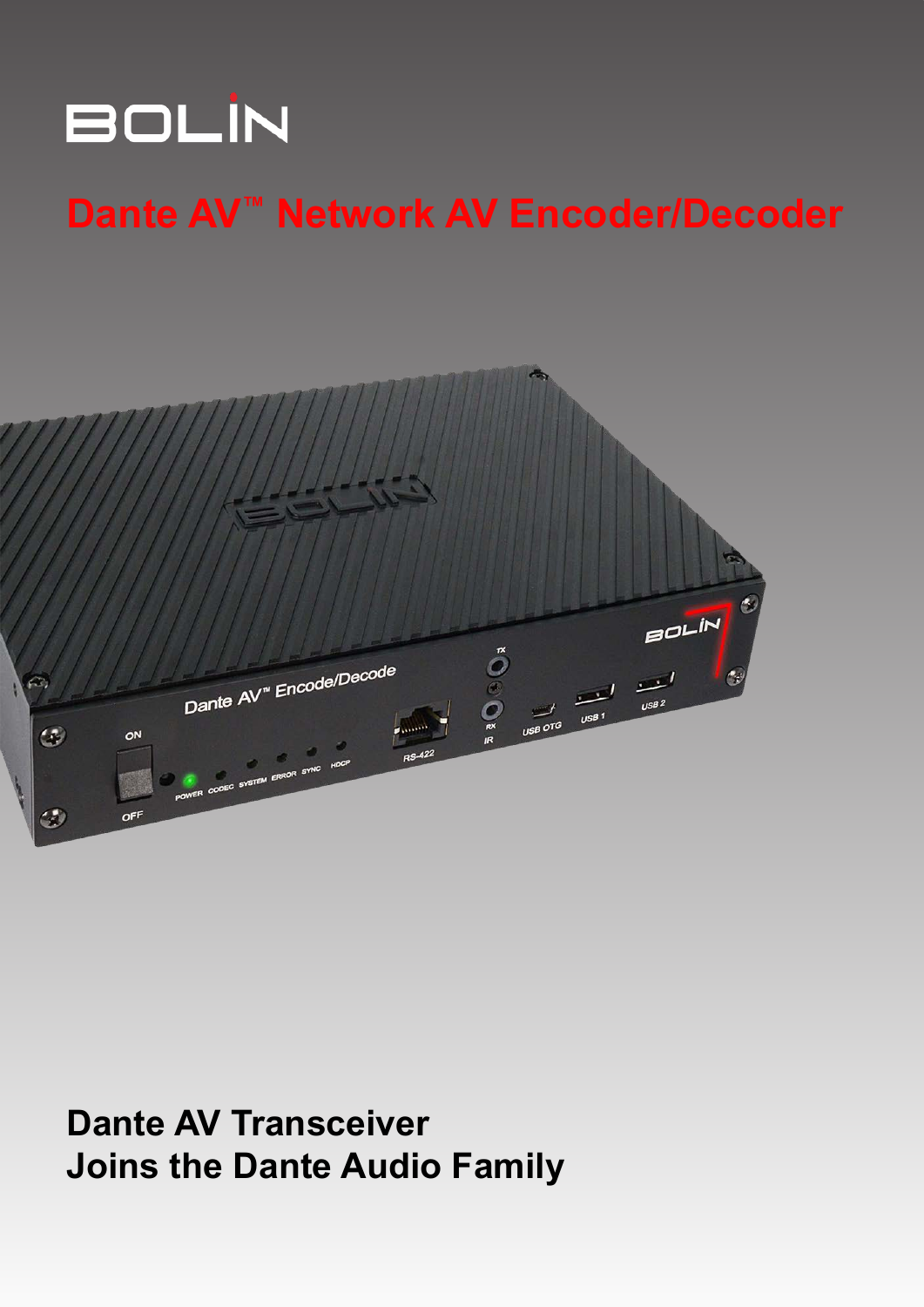## D20 Series Dante AV**™** Network AV Transceiver

Bolin's D20 Series device can be programmed as an encoder or a decoder. D20 Series is a single channel networked AV over IP transceiver that is fully compatible with Dante audio devices within a Dante ecosystem for HDMI sources up to 4K60Hz 4096 x 2160, with embedded audio and PTZ camera movement control via IP or IR pass-through. It provides audio and video streaming over a standard gigabit network and D20S/D20H models as decoders output baseband video, either HDMI or 12G SDI, to work in professional AV applications.

It features advanced high-quality YUV4:4:4, ProAV optimized JPEG2000 lossless video compression technology and HDCP 2.2 compliant achieves ultra-low latency with 100% audio video synchronization when paired using Dante AV encoder and decoder.



Powered by DanteAV module



## **• Ultra-Low Latency • Up to 4K60 High-Quality Image**

**• Lip Sync Issue Free, 100% Synchronized Video and Audio**

## Dante Ecosystem Friendly

- **•** Instant compatibility with over 3000 existing Dante-enabled products.
- **•** Unified control of camera audio and video using familiar tools Dante Controller
- **•** No need to replace network infrastructure. Dante AV works with already installed cost-effective 1Gbps network gear.
- **•** Fully compatible with existing Dante ecosystem applications: House of Worship, Video Conferencing, Live Production, Broadcast, Live Performance, Hospitality, Stadium, Sports Bar, Corporate, Education.

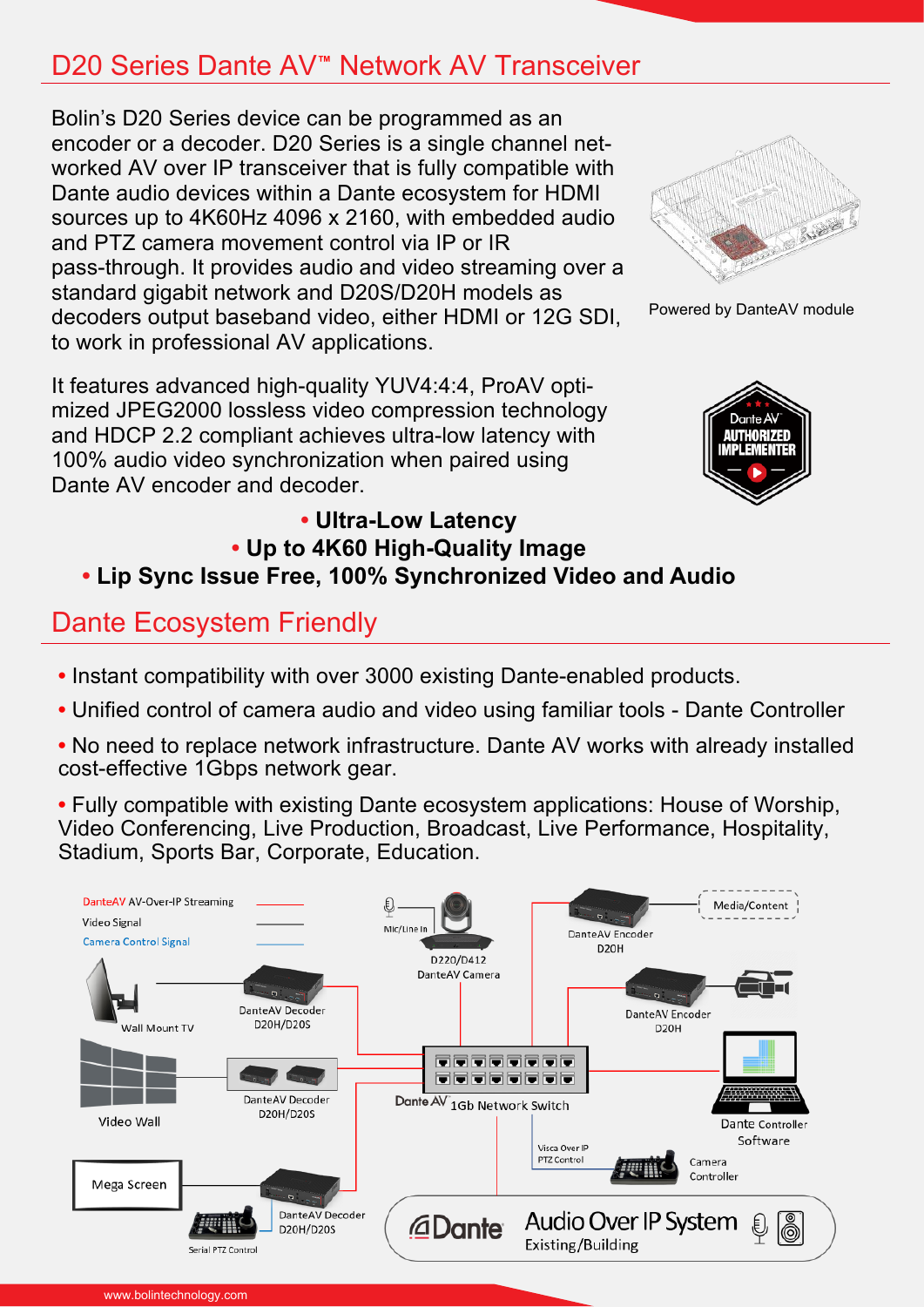# **D20H D20S Encoder - HDMI Input Encoder - HDMI Input**

**Decoder - HDMI & SDI Output** 



Front Panel

## **OVERVIEW**

- Can be configured to operate as an encoder or a decoder via firmware upgrade
- Ultra-low latency real-time video performance over IP network
- 4K60 4:4:4 video over standard Gigabit Ethernet
- Use as a decoder provides HDMI 2.0 and/or 12G-SDI output
- Tunable audio delay to facilitate lip-sync control
- Supports unicast and multicast for 8 audio flow and 1 video flow
- Full support of Dante audio and video protocols
- Supported by Dante Controller
- Fully time-aligned and separately routable audio and video streams
- Visually perfect video using network efficient JPEG2000 codec
- Easy control of PTZ camera via Visca Over IP and serial/IR over IP
- Fully validated implementation of HDCP 2.2 (HDCP 2.3 network) encryption
- EDID support
- Works with installed 1Gbps network no need to replace network infrastructure.
- Compact, surface/rack-mountable design

#### Bolin D20 Series DanteAV Transceiver

Transports 4K60 4:4:4 video over standard gigabit IP network with ultra-low latency and lossless quality. As part of the Dante family, using standard network switches and CAT5e UTP wiring, D20 Series transceiver delivers a high-performance virtual video matrix routing solution for Dante 4K video application (i.e., demanding conference room and classroom applications). D20 Series transceiver ensures real-time, full-motion 4K60 video performance for multimedia presentations, videoconferencing, and live camera streaming.

#### Seamlessly integrate with Dante Ecosystem

D20 series transceiver as a stand-alone Dante AV encoder/decoder endpoint seamlessly works with other Dante or Dante AV endpoints over the Dante audio over IP platform using a standard 1 Gbps network. With a rich set of Dante control interfaces, support for Dante Device Protocol, packet bridging, audio plus video and HDCP encryption, and professional onboard scaling, a D20 transceiver can easily connect a Dante AV product with network control into the growing ecosystem of Dante AV and Dante audio-enabled products.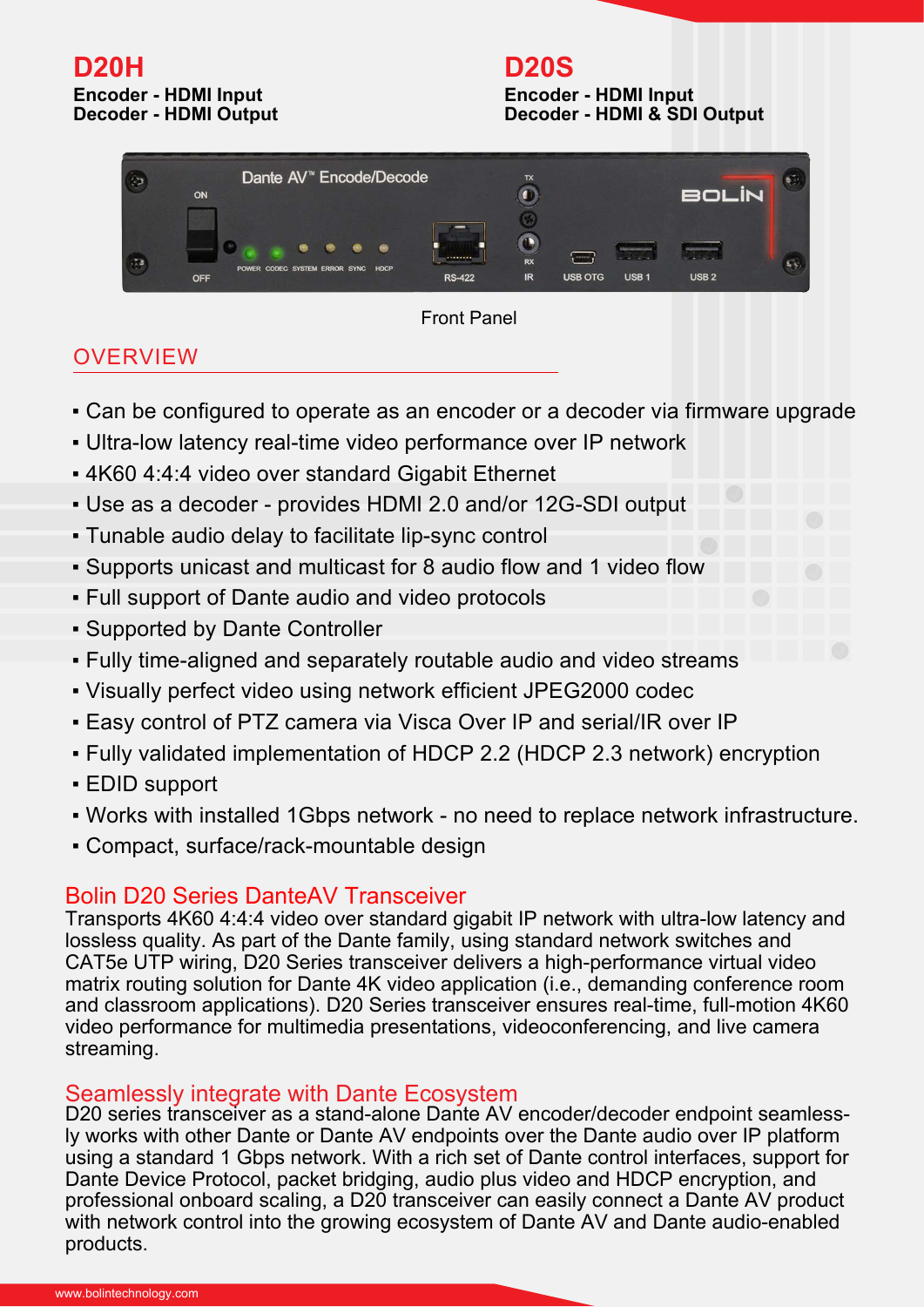

Back Panel (D20H)

#### Lossless image with extremely low codec latency

Bolin's D20 Series Dante AV encoder/decoder incorporates a ProAV optimized implementation of the popular JPEG2000 codec in FPGA, which delivers visually-perfect lossless image up to 4K60/UHD 4:4:4 with < 10ms codec latency.

#### 100% Synchronized video and audio

D20 Dante AV transceiver support sub-microsecond video and audio synchronization by designating a single network clock that always keeps the video in sync with audio regardless of the number of endpoints in the ecosystem, fixing lip-sync problems.

#### Multi-screen video display routing

As a decoder with unicast/multicast capabilities, the D20 receives the signal from a DanteAV PTZ camera or an encoder and feeds it to a display device via the HDMI and/or 12G-SDI output. Using the Dante Controller software, the decoder can quickly and easily switch between multiple DanteAV endpoints including cameras or encoders on the network, with no need for breakouts or matrix switches to display the video on any number of screens and provide the video for the video router system to use.

#### HDMI and SDI output

When used as a decoder, the D20 Series transceiver has two models: D20H with HDMI output and D20S with HDMI and SDI outputs. D20S is designed an SDI video processor built-in to convert Dante AV decoded HDMI to SDI (Up to 12G-SDI) signal for ProAV and broadcast video workflow applications.

#### Encoder/Decoder Configurable

D20H and D20S Dante AV transceiver can be configured as an individual encoder or decoder via a firmware update. For a complete encode/decode solution, you will need separate two devices. Unique firmware to program as an encoder or decoder will be available on www.bolintechnology.com/downloadcenter.

#### HDMI Output with 4K60 4:4:4 built-in high-quality scaler

The D20 Series has decoded images to output via HDMI 2.0/12G-SDI. Integrated high-performance scaling engine provides downscaling to the encoded source for a wide array of 4K, UHD, HD resolutions to match the different capabilities and requirements of sources, displays, codecs, and other equipment.

#### Audio transport formats: Dante Audio over IP

Supports standard Dante compatible networked audio streams from encoders and audio interfaces. The received Dante audio streaming can be combined with the video and then output via the HDMI/SDI output.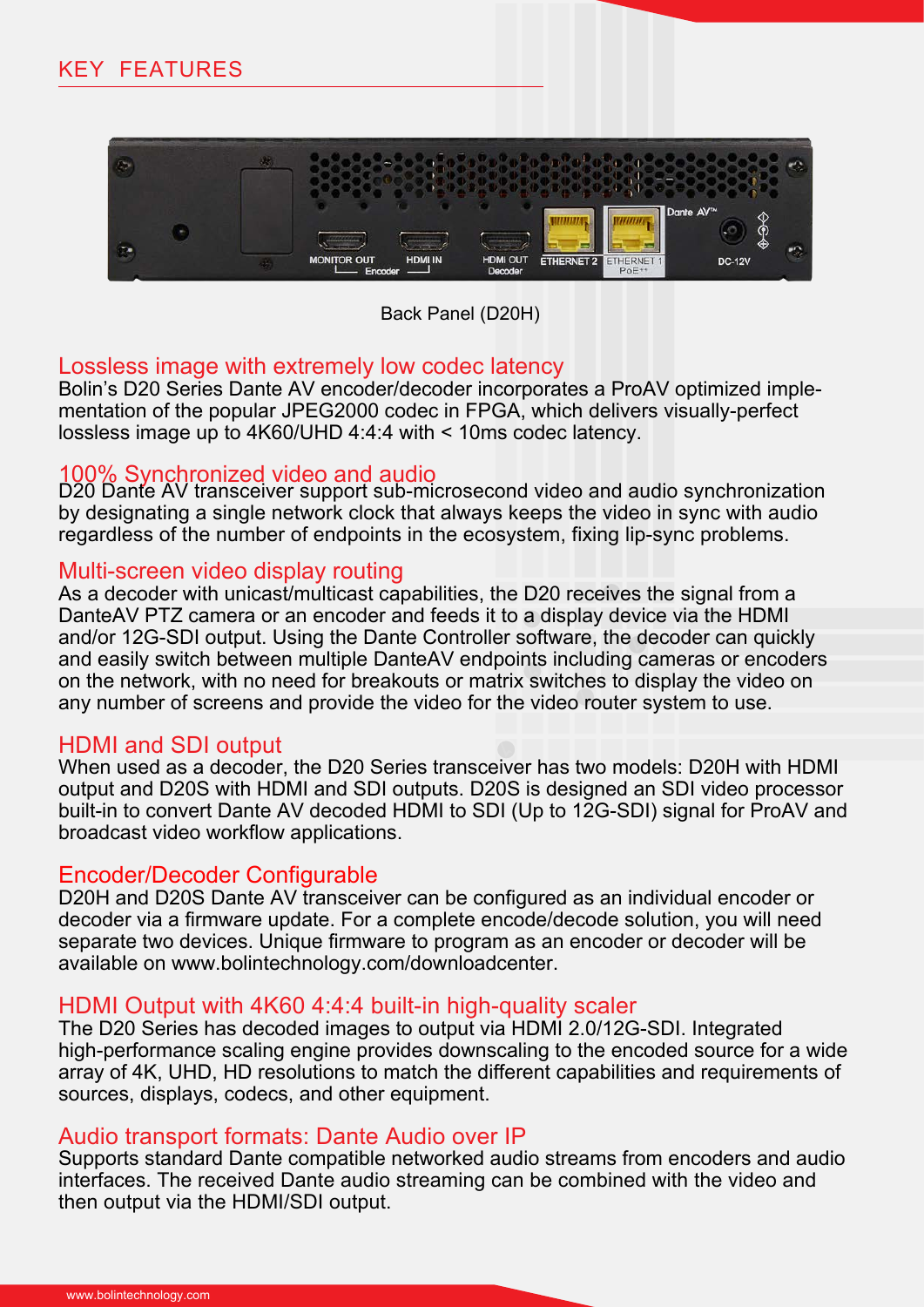

Back Panel (D20S)

## Implementation of HDCP 2.3 encryption

Adheres to the latest HDCP 2.2 specification for High-bandwidth Digital Content Protection. Allows protected content streams to pass between authenticated devices. HDCP 2.3 over network. (HDCP not with SDI workflow)

## Device Control

Used as a decoder, D20 Series has built-in serial (RS-422), which can be used for serial port PTZ joystick controller via Dante Serial/IR Over IP control for connected display, PTZ camera or other devices.

Paired with Bolin D412/D220 Dante AV PTZ camera, IP PTZ camera control is available via Dante AV network.

### Dante Controller supported

Full setup and control and monitoring of the device is enabled through Dante Controller that delivers standard Dante features such as automatic device discovery and system configuration, making network setup a simple plug and play experience.

#### Network Connectivity

The D20 Series transceiver includes two RJ-45 1000BASE-T ports that can be used to transport video over a Gigabit Ethernet network. Ports 1 for Dante network primary connection and Port 2 can be used to daisy-chain other endpoints. Port 1 is also capable of receiving power from POE++ IEEE 802.3bt compliant (POE+ IEEE 802.3at backwards compatible).

#### USB HID and USB OTG

USB control over IP that can be switched and routed alongside the AV signal or separately via a control system allows you to use a USB mouse and/or keyboard to control a remote computer via the Dante network. USB On The Go (OTG) for keyboard and mouse.

#### Easy Installation

The D20 Series compact enclosure with HDMI secure lock easily mounts onto a flat surface or rack rail (single or dual), Din rail and fits easily behind a wall-mounted or ceiling-mounted flat panel TV display, above a projector, beneath a tabletop, or inside a lectern, AV cart, or equipment cabinet.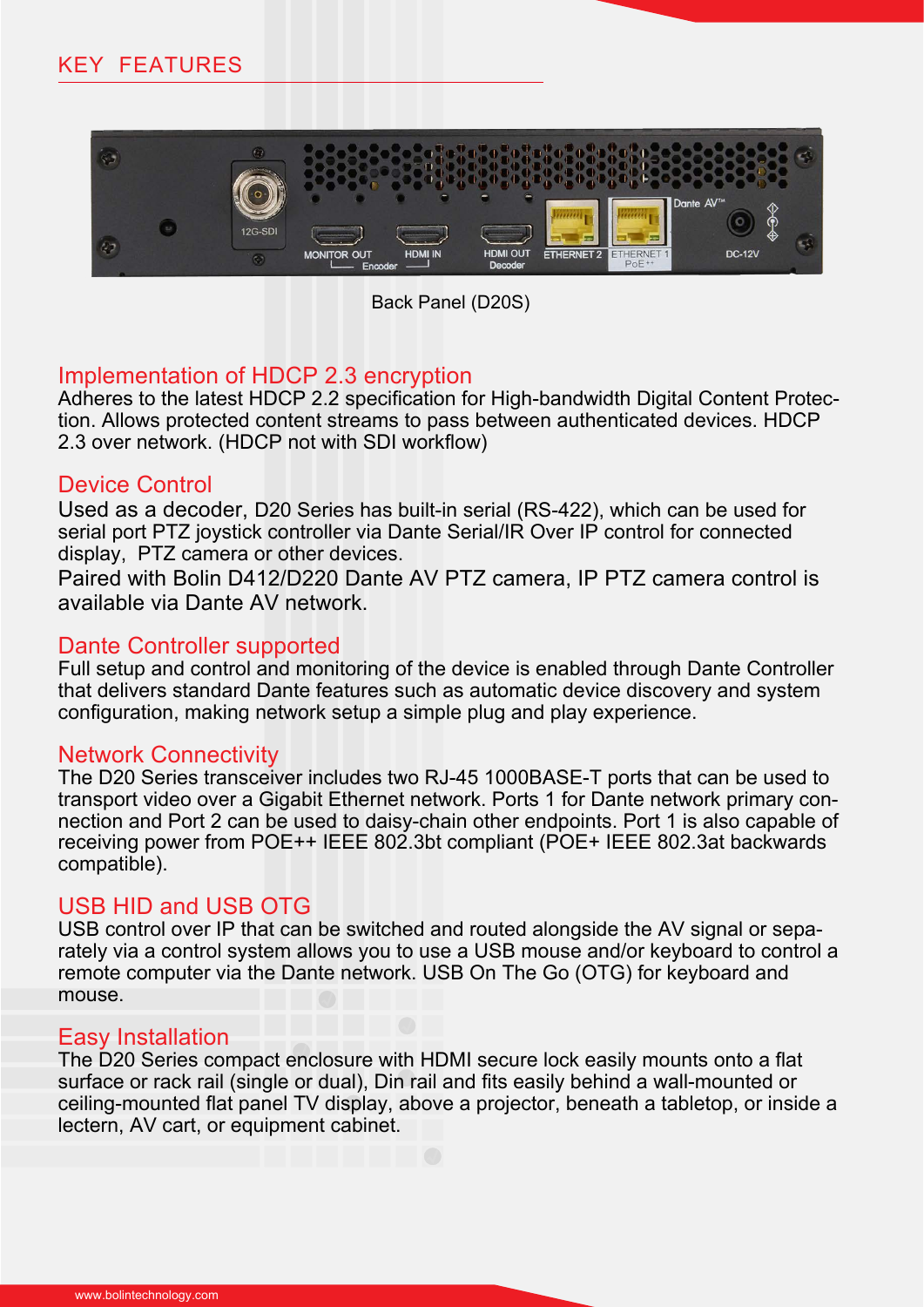# SPECIFICATIONS

| Model No.                                          |                                                    | <b>D20H</b>                                                                                                                                                                                | <b>D20S</b>                                                                                                                             |  |
|----------------------------------------------------|----------------------------------------------------|--------------------------------------------------------------------------------------------------------------------------------------------------------------------------------------------|-----------------------------------------------------------------------------------------------------------------------------------------|--|
| Encoder: Video Input                               |                                                    | <b>HDMI</b>                                                                                                                                                                                | <b>HDMI</b>                                                                                                                             |  |
| Decoder: Video Output                              |                                                    | <b>HDMI</b>                                                                                                                                                                                | <b>HDMI</b> and SDI                                                                                                                     |  |
|                                                    |                                                    | <b>Encoding/Decoding</b>                                                                                                                                                                   |                                                                                                                                         |  |
| Encoder/Decoder                                    |                                                    | Device can be configured to operate as an encoder or a decoder via firmware/software upgrade.<br>However, the device is not able to simultaneously operate as both an encoder and decoder. |                                                                                                                                         |  |
| Video Codec                                        |                                                    | Optimized implementation of JPEG2000 codec in FPGA, Licensed by IntoPIX                                                                                                                    |                                                                                                                                         |  |
|                                                    |                                                    | Dante API management interface                                                                                                                                                             |                                                                                                                                         |  |
| <b>Video Resolutions</b>                           |                                                    | Up to 4096x2160@60Hz;<br>RGB 4:4:4 @ 8 bit<br>YCbCr 4:4:4 @ 8 bit                                                                                                                          |                                                                                                                                         |  |
|                                                    |                                                    | YCbCr 4:2:2 @ 8/10/12 bit                                                                                                                                                                  |                                                                                                                                         |  |
| <b>Color Depth</b>                                 |                                                    | 8-bit, 10-bit, 12-bit                                                                                                                                                                      |                                                                                                                                         |  |
| <b>Audio Formats</b>                               |                                                    | Dante Audio over IP                                                                                                                                                                        |                                                                                                                                         |  |
| <b>Bit Rates</b>                                   |                                                    | 200 to 800 Mbps                                                                                                                                                                            |                                                                                                                                         |  |
| Video Streaming                                    |                                                    | Unicast or Multicast                                                                                                                                                                       |                                                                                                                                         |  |
| <b>Copy Protection</b>                             |                                                    | HDCP 2.2 input/output, HDCP 2.3 over network                                                                                                                                               |                                                                                                                                         |  |
| <b>Control Protocol</b>                            |                                                    | Visca serial control over IP, Visca-Over-IP                                                                                                                                                |                                                                                                                                         |  |
| Latency                                            |                                                    | 0.5 frame (e.g. 2160p $@$ 60 Hz latency is $<$ 8 ms between encoder and decoder),<br>Note: Overall latency may increase depending on network configurations                                |                                                                                                                                         |  |
| <b>Bandwidth</b>                                   |                                                    | 4kp60 10 bit 4:2:2; 500-600Mbps, results may vary depending on network configuration and management<br>settings.                                                                           |                                                                                                                                         |  |
|                                                    |                                                    | 1080p60 10 bit 4:2:2; 150-250Mbps, results may vary depending on network configuration and<br>management settings.                                                                         |                                                                                                                                         |  |
| Dante Ecosystem Friendly                           |                                                    | Instant Dante Ecosystem compatibility with existing Dante-enabled products; Unified control of audio and                                                                                   |                                                                                                                                         |  |
|                                                    |                                                    | video using Dante tools - Dante Controller                                                                                                                                                 |                                                                                                                                         |  |
|                                                    |                                                    | Video                                                                                                                                                                                      |                                                                                                                                         |  |
| Video                                              |                                                    | Built-in HDCP encryption/decryption for video                                                                                                                                              |                                                                                                                                         |  |
|                                                    |                                                    | 800Mbps recommended maximum bit rate                                                                                                                                                       |                                                                                                                                         |  |
|                                                    |                                                    | Video transport formats: Dante Video over IP                                                                                                                                               |                                                                                                                                         |  |
|                                                    |                                                    | HDR support<br>HDMI monitor output loop through                                                                                                                                            |                                                                                                                                         |  |
| HDMI IN (when                                      | HDMI 2.0                                           |                                                                                                                                                                                            |                                                                                                                                         |  |
| using the device                                   | <b>Supported Resolutions</b>                       | 4096x2160p, 3840x2160p, 1920x1080p, 1920x1200, 1600x1200, 1280x720p, 1280x1024, 1024x768,                                                                                                  |                                                                                                                                         |  |
| as an encoder)                                     |                                                    | 800x600, 720x576p, 720x480p, 640x480                                                                                                                                                       |                                                                                                                                         |  |
|                                                    | Frame Rates (Hz)<br>Colour Space                   | 23.98, 24, 25, 29.97, 30, 50, 59.94, 60<br>RGB, YCbCr                                                                                                                                      |                                                                                                                                         |  |
|                                                    | <b>Component Bit Width</b>                         | 8-bit, 10-bit, 12-bit                                                                                                                                                                      |                                                                                                                                         |  |
|                                                    | Colour Sub-Sampling                                | 4:4:4, 4:2:2, 4:2:0                                                                                                                                                                        |                                                                                                                                         |  |
| <b>MONITOR OUT</b>                                 | <b>HDMI 2.0</b>                                    |                                                                                                                                                                                            |                                                                                                                                         |  |
| (when using the<br>device as an                    | <b>Supported Resolutions</b>                       | 4096x2160p, 3840x2160p, 1920x1080p, 1920x1200, 1600x1200, 1280x720p, 1280x1024, 1024x768,<br>800x600, 720x576p, 720x480p, 640x480                                                          |                                                                                                                                         |  |
| encoder)                                           | Frame Rates (Hz)                                   | 23.98, 24, 25, 29.97, 30, 50, 59.94, 60                                                                                                                                                    |                                                                                                                                         |  |
|                                                    | <b>Colour Space</b>                                | RGB, YCbCr                                                                                                                                                                                 |                                                                                                                                         |  |
|                                                    | <b>Component Bit Width</b>                         | 8-bit, 10-bit, 12-bit                                                                                                                                                                      |                                                                                                                                         |  |
|                                                    | Colour Sub-Sampling<br>Embedded Audio over HDMI No | 4:4:4, 4:2:2,4:2:0                                                                                                                                                                         |                                                                                                                                         |  |
|                                                    |                                                    |                                                                                                                                                                                            |                                                                                                                                         |  |
| HDMI OUT (when                                     | Format                                             | <b>HDMI 2.0</b>                                                                                                                                                                            | <b>HDMI 2.0</b>                                                                                                                         |  |
| using the device<br>as a decoder)                  | <b>Supported Resolutions</b>                       | 4096x2160p, 3840x2160p, 1920x1080p,<br>1920x1200, 1600x1200, 1280x720p, 1280x1024,<br>1024x768, 800x600, 720x576p, 720x480p,<br>640x480                                                    | 4096x2160p, 3840x2160p, 1920x1080p,<br>1920x1200, 1600x1200, 1280x720p, 1280x1024,<br>1024x768, 800x600, 720x576p, 720x480p,<br>640x480 |  |
|                                                    | Frame Rates (Hz)                                   | 23.98, 24, 25, 29.97, 30, 50, 59.94, 60                                                                                                                                                    | 23.98, 24, 25, 29.97, 30, 50, 59.94, 60                                                                                                 |  |
|                                                    | Colour Space                                       | RGB, YCbCr                                                                                                                                                                                 | RGB, YCbCr                                                                                                                              |  |
|                                                    | <b>Component Bit Width</b>                         | 8-bit, 10-bit, 12-bit                                                                                                                                                                      | 8-bit, 10-bit, 12-bit                                                                                                                   |  |
|                                                    | Colour Sub-Sampling                                | 4:4:4, 4:2:2, 4:2:0                                                                                                                                                                        | 4:4:4, 4:2:2, 4:2:0                                                                                                                     |  |
| SDI OUT (when<br>using the device<br>as a decoder) | Format                                             | $\overline{\phantom{a}}$                                                                                                                                                                   | 12G-SDI                                                                                                                                 |  |
|                                                    | <b>HDCP Protection</b>                             |                                                                                                                                                                                            | Does not have output when the source video is<br>HDCP content protected                                                                 |  |
|                                                    | <b>Supported Resolutions</b>                       |                                                                                                                                                                                            | 4096x2160p, 3840x2160p, 1920x1080p,<br>1920x1200, 1600x1200, 1280x720p, 1280x1024,<br>1024x768, 800x600, 720x576p, 720x480p,<br>640x480 |  |
|                                                    | Frame Rates (Hz)                                   | $\overline{\phantom{a}}$                                                                                                                                                                   | 23.98,24, 25, 29.97,30, 50,59.97, 60                                                                                                    |  |
|                                                    | Colour Space                                       |                                                                                                                                                                                            | YCbCr                                                                                                                                   |  |
|                                                    | Component Bit Width                                | $\overline{\phantom{a}}$                                                                                                                                                                   | 8-bit, 10-bit, 12-bit                                                                                                                   |  |
|                                                    | Colour Sub-Sampling                                |                                                                                                                                                                                            | 4:2:2, 4:2:0                                                                                                                            |  |
|                                                    | Standard                                           |                                                                                                                                                                                            | SMPTE 292(1.5Gb/s), SMPTE 424, SMPTE 425-<br>A(3Gb/s), SMPTE 2081, SMPTE 2082 With<br>SMPTE352 SDI Metadata Supported                   |  |

All models and specifications are subject to change without notice.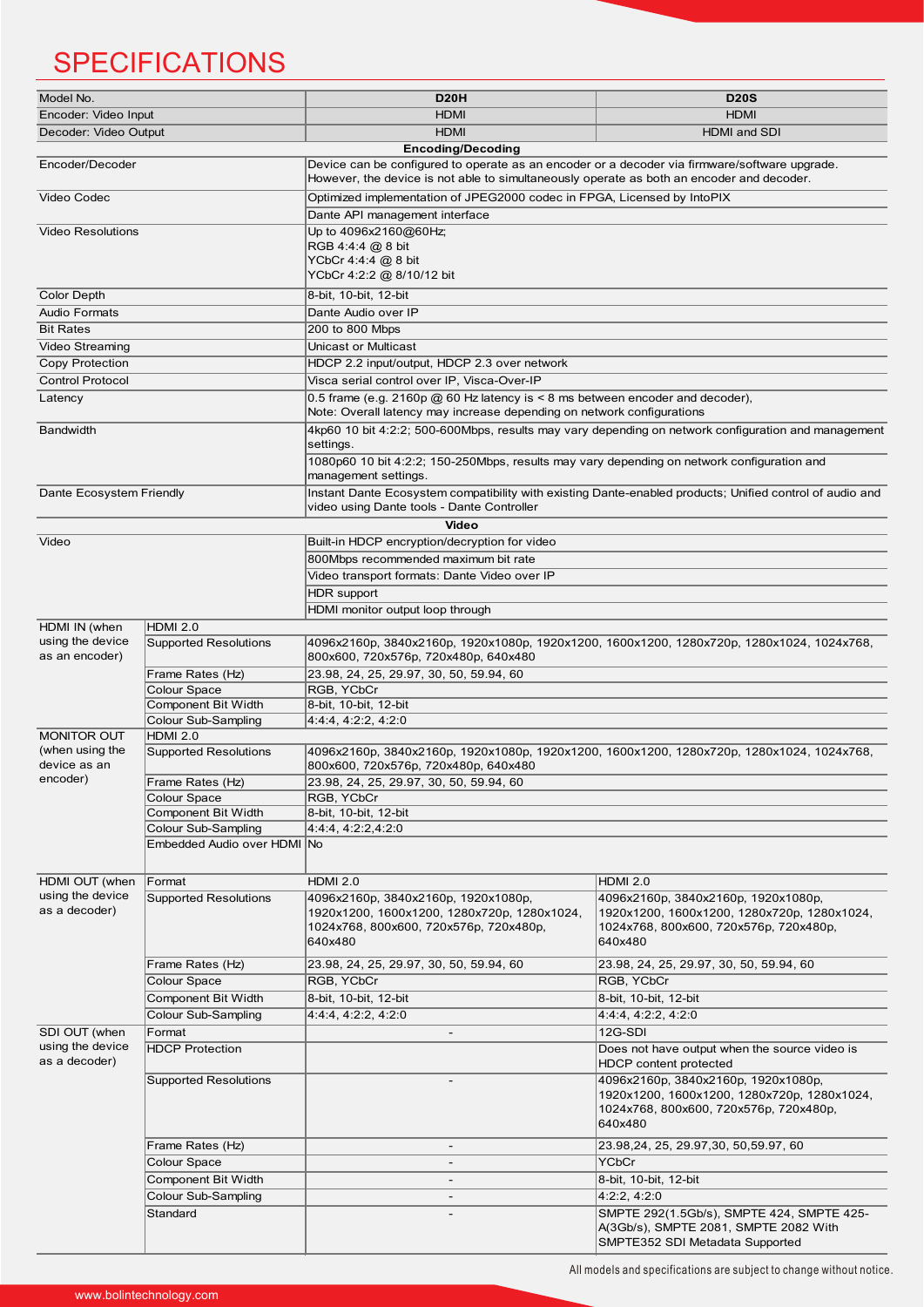## **SPECIFICATIONS**

| Model No.                                                              |                                                         | D <sub>20</sub> H                                                                                                                               | <b>D20S</b>                                  |  |  |
|------------------------------------------------------------------------|---------------------------------------------------------|-------------------------------------------------------------------------------------------------------------------------------------------------|----------------------------------------------|--|--|
| Encoder: Video Intput                                                  |                                                         | <b>HDMI</b>                                                                                                                                     | <b>HDMI</b>                                  |  |  |
| Decoder: Video Output                                                  |                                                         | <b>HDMI</b>                                                                                                                                     | <b>HDMI and SDI</b>                          |  |  |
|                                                                        |                                                         | <b>Audio</b>                                                                                                                                    |                                              |  |  |
| <b>Audio Transport Formats</b>                                         |                                                         | Up to eight channels at 44.1, 48, 88.2 or 96kHz. HDCP sourced audio channels limited to 48kHz<br>Dante Audio over IP<br>HDMI 7.1 embedded audio |                                              |  |  |
| <b>Bit Depths</b>                                                      |                                                         | High-quality, low jitter with on-board clock generator for audio<br>24, 16 and 32 bits per audio sample                                         |                                              |  |  |
| Input Signal<br>Types (when                                            | Embedded Audio over<br><b>HDMI</b>                      | Up to 8 channels to Dante                                                                                                                       |                                              |  |  |
| using the device<br>as an encoder)                                     | Sample Rate                                             | 32k to 192k, PCM24                                                                                                                              |                                              |  |  |
|                                                                        | ASRC Conversion Range 1:8 to 8:1<br><b>ASRC Latency</b> | 80 samples (1.6ms @ 48kHz)                                                                                                                      |                                              |  |  |
| Output Signal<br>Types (when                                           | Embedded Audio over<br><b>HDMI</b>                      | 2 channels from DANTE                                                                                                                           |                                              |  |  |
| using the device                                                       | Sample Rate<br>48K and 96K, PCM24(24, 16 and 32 bits)   |                                                                                                                                                 |                                              |  |  |
| Built-in 8-channel asynchronous sample rate converter<br>as a decoder) |                                                         |                                                                                                                                                 |                                              |  |  |
|                                                                        |                                                         | Communication/Connector                                                                                                                         |                                              |  |  |
| Ethernet                                                               | <b>Ethernet General</b>                                 | Standard 1Gbps Ethernet                                                                                                                         |                                              |  |  |
|                                                                        |                                                         | Auto-sw itching, auto-negotiating, auto discovery, full/half duplex, Dante Controller setup and                                                 |                                              |  |  |
|                                                                        | ETHERNET 1 POE                                          | IEEE 802.3ab compliant 1000BASE-T Ethernet port                                                                                                 |                                              |  |  |
|                                                                        |                                                         | IEEE 802.3bt Type 3 compliant, PoE++ Class 6 (60W)                                                                                              |                                              |  |  |
|                                                                        | ETHERNET 2                                              | IEEE 802.3ab compliant 1000BASE-T Ethernet port                                                                                                 |                                              |  |  |
| HDMI INPUT (Encoder only)                                              |                                                         | HDMI 2.0 Type A connector, female; HDMI digital video/audio input                                                                               |                                              |  |  |
| HDMI MONITOR OUTPUT (Encoder only)<br>HDMI OUTPUT (Decoder only)       |                                                         | HDMI 2.0 Type A connector, female; HDMI digital video/audio output<br>HDMI 2.0 Type A connector, female; HDMI digital video/audio output        |                                              |  |  |
| <b>SDI OUTPUT</b>                                                      |                                                         | BNC, $75\Omega$ ,                                                                                                                               |                                              |  |  |
| USB 1, USB 2 (Decoder only)                                            |                                                         | USB Type-A connector, female;                                                                                                                   |                                              |  |  |
|                                                                        |                                                         | USB signal extender port for connection to a mouse, keyboard                                                                                    |                                              |  |  |
|                                                                        |                                                         | Available Pow er: 100 mA at 5 VDC                                                                                                               |                                              |  |  |
| <b>USB OTG</b>                                                         | USB OTG Compliant                                       | Host computer Mouse (Dante AV transmitter)                                                                                                      |                                              |  |  |
| Serial Control                                                         | <b>RS422</b>                                            | RS-422 compatible w ith Visca control PTZ camera                                                                                                |                                              |  |  |
|                                                                        |                                                         | <b>RJ45</b>                                                                                                                                     |                                              |  |  |
|                                                                        | <b>Control Protocol</b>                                 | <b>VISCA</b>                                                                                                                                    |                                              |  |  |
| <b>IR TX, IR RX</b>                                                    | Connector                                               | 2-pin 3.5 mm                                                                                                                                    |                                              |  |  |
|                                                                        | Carrier Frequency                                       | 38 kHz                                                                                                                                          |                                              |  |  |
|                                                                        | Supply Voltage                                          | 3.3V to 5V                                                                                                                                      |                                              |  |  |
| <b>PTZ Camera IR Receiver</b>                                          |                                                         | Front and Back                                                                                                                                  |                                              |  |  |
| <b>LED</b> Indicator                                                   | Pow er                                                  | Board Pow ered and Active                                                                                                                       |                                              |  |  |
|                                                                        | Codec                                                   | Video Codec Active                                                                                                                              |                                              |  |  |
|                                                                        | System                                                  | <b>System Status</b>                                                                                                                            |                                              |  |  |
|                                                                        | Error                                                   | Softw are running status                                                                                                                        |                                              |  |  |
|                                                                        | Sync                                                    | Dante Clock Slave, synchronization status                                                                                                       |                                              |  |  |
|                                                                        | <b>HDCP</b>                                             | <b>HDCP</b> status                                                                                                                              |                                              |  |  |
| <b>HDMI</b>                                                            |                                                         | HDCP 2.3, EDID                                                                                                                                  |                                              |  |  |
| Pow er                                                                 |                                                         | IEC60130-10 (JEITA standard RC-5320A) TYPE4 DC pow er connector; 12VDC 4A pow er input                                                          |                                              |  |  |
| Network-DanteAV                                                        |                                                         |                                                                                                                                                 |                                              |  |  |
| Netw ork                                                               |                                                         | Pow ered By DanteAV Module                                                                                                                      |                                              |  |  |
|                                                                        |                                                         | Standard 1Gbps Ethernet                                                                                                                         |                                              |  |  |
|                                                                        |                                                         | Audio Flow x 15 Flow s / 8 Channels per Flow (unicast or multicast)                                                                             |                                              |  |  |
|                                                                        |                                                         | Video Flow x 1 Flow / 1 Channel per Flow (unicast or multicast)                                                                                 |                                              |  |  |
|                                                                        |                                                         | Hardw are time-stamping, supporting sample-accurate playback                                                                                    |                                              |  |  |
|                                                                        |                                                         | General                                                                                                                                         |                                              |  |  |
| Pow er                                                                 | Pow er Consumption                                      | Pow er input @ 4K60: 28W                                                                                                                        | Pow er input @ 4K60: 40W                     |  |  |
|                                                                        | PoE                                                     | PoE++, IEEE 802.3bt Type 3 class 6 compliant                                                                                                    | PoE++, IEEE 802.3at Type 3 class 6 compliant |  |  |
|                                                                        | Pow er Adaptor                                          | Input: 1.5 A maximum @ 100-240 VAC, 50/60 Hz, Output: 4A @ 12 VDC                                                                               |                                              |  |  |
|                                                                        |                                                         | 12V DC IN has priority over Ethernet 1 POE. Ethernet 1 POE w ill become active a fraction of a second after 12V DC IN is                        |                                              |  |  |
|                                                                        | disconnected.                                           |                                                                                                                                                 |                                              |  |  |
| Storage Temperature                                                    |                                                         | -40 to 100                                                                                                                                      |                                              |  |  |
| <b>Operating Temperature</b>                                           |                                                         | 32° to 104° F (0° to 40° C)                                                                                                                     |                                              |  |  |
| <b>Humidity</b>                                                        |                                                         | 10% to 90% (non-condensing)                                                                                                                     |                                              |  |  |
| <b>Heat Dissipation</b>                                                |                                                         | Cooling fan speed adjustable, 3 Level                                                                                                           |                                              |  |  |
| <b>Acoustic Noise</b>                                                  |                                                         | NC35 or less, variable with cooling fan speed adjustment                                                                                        |                                              |  |  |
| Regulatory Compliance                                                  |                                                         | CE, FCC Part 15 Class B digital device                                                                                                          |                                              |  |  |
| Dimension                                                              |                                                         | 216.5x148.35x44mm (LxWxH)                                                                                                                       |                                              |  |  |
| Weight<br>2.5 lbs (1.3 kg)                                             |                                                         |                                                                                                                                                 |                                              |  |  |
| <b>Enclosure</b>                                                       |                                                         |                                                                                                                                                 |                                              |  |  |
| Chassis                                                                |                                                         | Metal, black finish, heat dissipation surface, fan cooled; vented rear and sides                                                                |                                              |  |  |
| Mounting                                                               | <b>Included</b>                                         | HDMI cable secure mount, surface mount for TV display, base mount.                                                                              |                                              |  |  |
|                                                                        | Optional                                                | 19 inch single rack mount, 19 inch dual rack mount, Din rail mount                                                                              |                                              |  |  |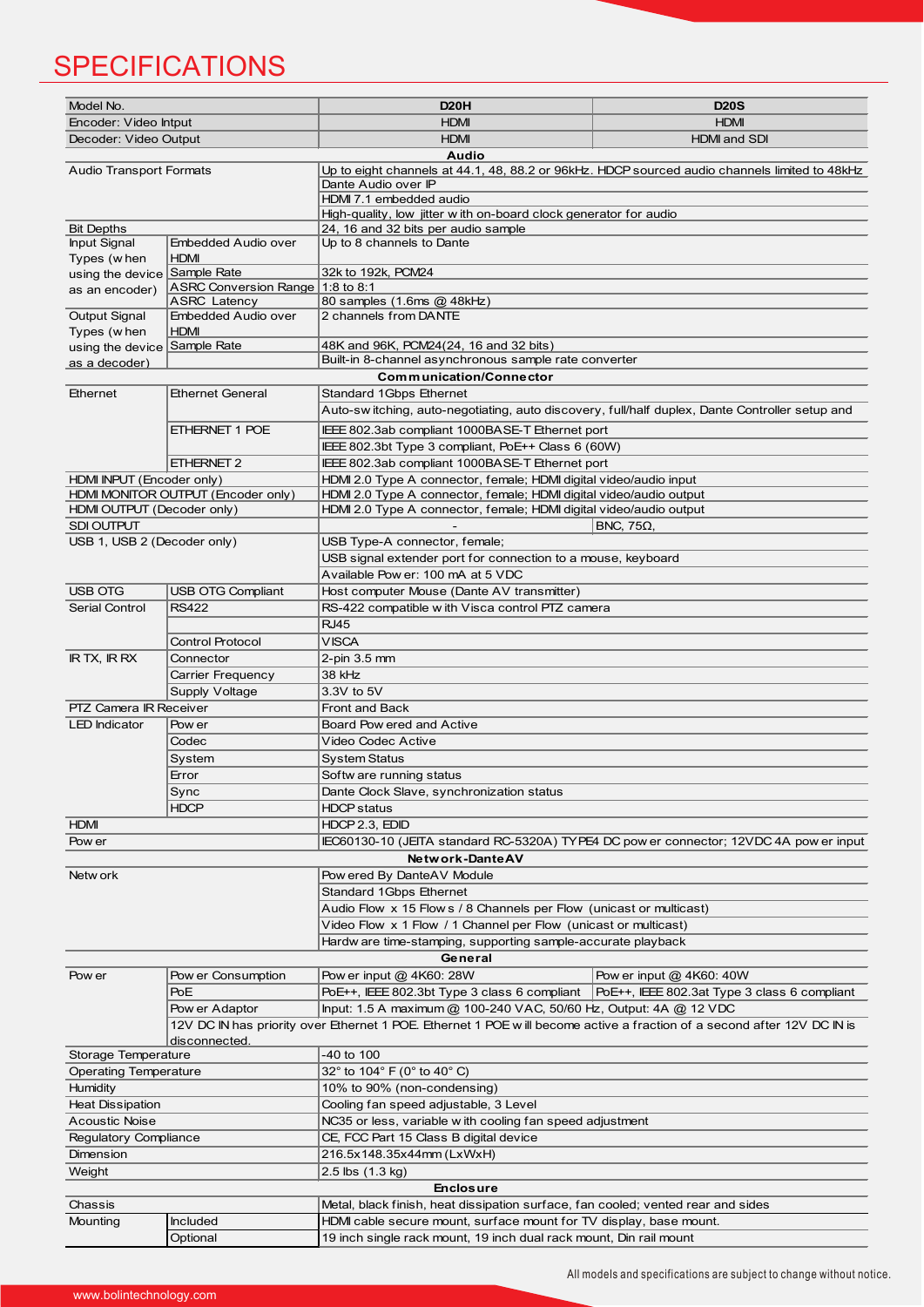## ACCESSORIES



BL-PP97 97W High Power POE Injector



Dual Rack Mount Kit



VCC-P12-4 12VDC 4A Power Adapter



B-RM10 Single Rack Mount Kit



VCC-CC45RS RJ45 To RS232/RS422/485 Adapter



B-BM10 Base Mount Kit



B-DR10 Din Rail Mount Kit



B-SM10 Surface Mount Kit

#### ORDER INFORMATION

- D10H (HDMI) Decoder
	-
	-
- D20S (HDMI, SDI) Transceiver
- 
- D20H (HDMI) Transceiver Included: B-BM10 (Base Mount) B-SM10 (Surface Mount)

Included: • B-BM10 (Base Mount)

- B-SM10 (Surface Mount)
- Included: B-BM10 (Base Mount) B-SM10 (Surface Mount)

#### **Optional**

- B-RM11 (Double Rack Mount)
- B-RM10 (Single Rack Mount)
- B-DR10 (Din Rail Mount)
- BL-PP97 97W High Power POE Injector